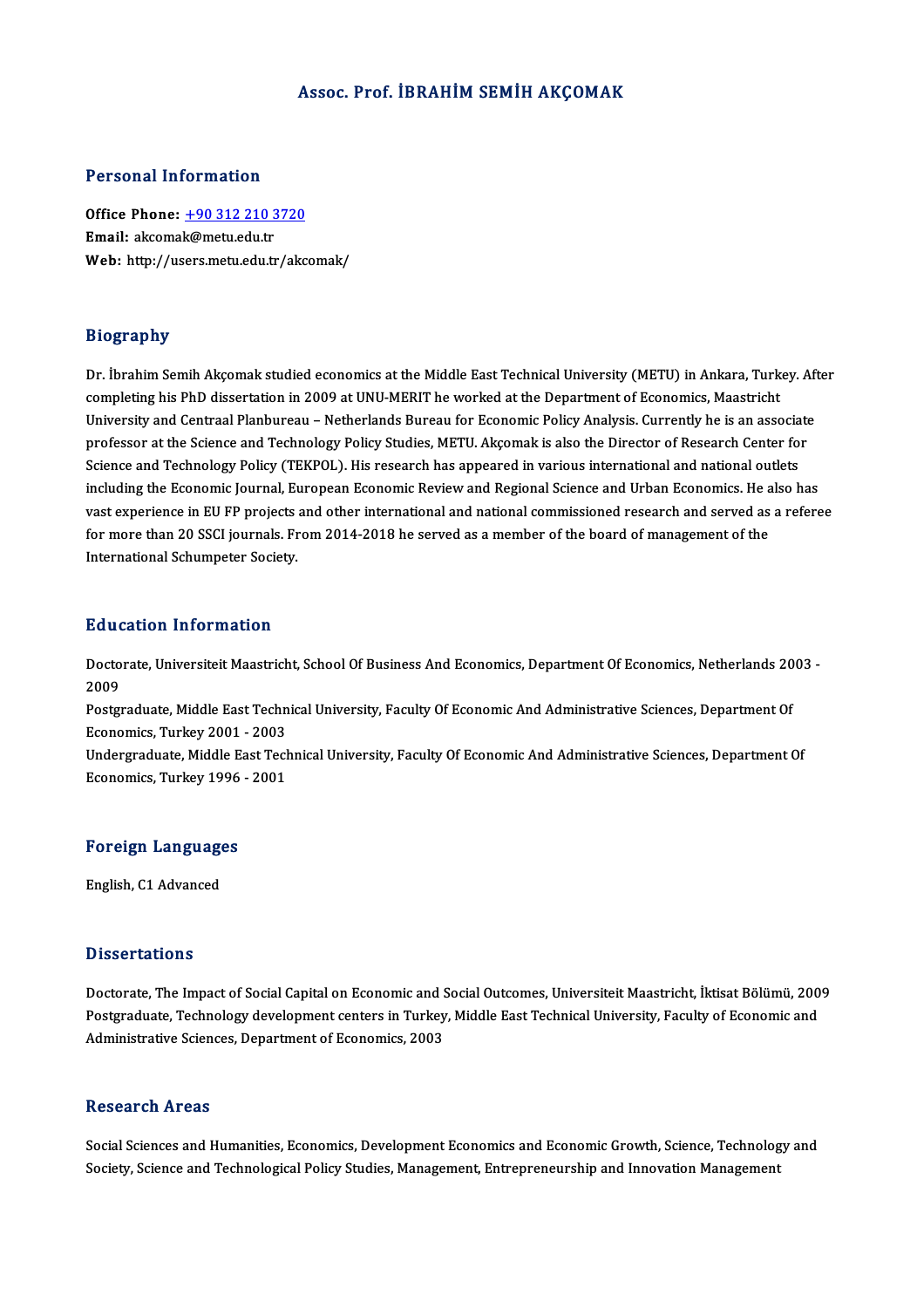# Academic Titles / Tasks

Academic Titles / Tasks<br>Associate Professor, Middle East Technical University, Graduate School Of Social Sciences, Science And Technology Policy<br>Studies 2016, Continues Associate Professor, Midd<br>Studies, 2016 - Continues<br>Assistant Professor, Middl Associate Professor, Middle East Technical University, Graduate School Of Social Sciences, Science And Technology Policy<br>Studies, 2016 - Continues<br>Assistant Professor, Middle East Technical University, Graduate School Of S Studies, 2016 - Contin<br>Assistant Professor, N<br>Studies, 2012 - 2016<br>Lecturer PhD, Middle Assistant Professor, Middle East Technical University, Graduate School Of Social Sciences, Science And Technology I<br>Studies, 2012 - 2016<br>Lecturer PhD, Middle East Technical University, Graduate School Of Social Sciences, S Studies, 2012 - 2016<br>Lecturer PhD, Middle<br>Studies, 2011 - 2013<br>Besearsber, Universit Lecturer PhD, Middle East Technical University, Graduate School Of Social Sciences, Science And Technology Pol<br>Studies, 2011 - 2013<br>Researcher, Universiteit Maastricht, School of Business and Economics, Department of Econo Studies, 2011 - 2013<br>Researcher, Universiteit Maastricht, School of Business and Economics, Department of Economics, 2008 - 2010<br>Research Assistant, Universiteit Maastricht, UNU-MERİT, 2004 - 2008 Researcher, Universiteit Maastricht, School of Business and Economics, Department of Economics, 2008 - 2010<br>Research Assistant, Universiteit Maastricht, UNU-MERİT, 2004 - 2008<br>Research Assistant, Middle East Technical Univ Research Assistant, Unive<br>Research Assistant, Midd<br>Economics, 2001 - 2003

Economics, 2001 - 2003<br>Academic and Administrative Experience

Middle East Technical University, Bilim Ve Teknoloji Politikaları Araştırma Merkezi, 2018 - Continues

## Courses

RESEARCH METHODS AND ETHICS IN SCIENCE AND TECHNOLOGY POLICY STUDIES, Postgraduate, 2019 - 2020 INNOVATION,TECHNOLOGY,ANDECONOMICDEVELOPMENT,Doctorate,2019 -2020 Technology, Globalization and Labor, Postgraduate, 2015 - 2016

## Advising Theses

Akçomak I.S., THE EFFECT OF TECHNOLOGY CONVERGENCE ON CROSS-SECTORAL CO-EVOLUTION: THE CASE OF -<br>Akçomak I. S. , THE EFFECT OF TECHNOLOGY CONVERGENCE ON CROSS-<br>AUTOMOTIVE & ICT SECTORS, Doctorate, D.SARAÇOĞLU(Student), 2021<br>Aksomak I. S., Evnlaining startun performanesu How de entrepreneur an Akçomak I. S. , THE EFFECT OF TECHNOLOGY CONVERGENCE ON CROSS-SECTORAL CO-EVOLUTION: THE CASE OF<br>AUTOMOTIVE & ICT SECTORS, Doctorate, D.SARAÇOĞLU(Student), 2021<br>Akçomak I. S. , Explaining startup performance: How do entrep

AUTOMOTIVE & ICT SECTORS, Doctorate, D.SARAÇOĞLU(Student).<br>Akçomak I. S. , Explaining startup performance: How do entit startup successful?, Postgraduate, Y.YILDIZ(Student), 2020<br>Aksomak İ. S. , For the saks of researsh! W Akçomak I. S. , Explaining startup performance: How do entrepreneur and entrepreneurial team characteristics ma<br>startup successful?, Postgraduate, Y.YILDIZ(Student), 2020<br>Akçomak İ. S. , For the sake of research! What driv

startup successful?, Postgraduate, Y.YILDIZ(Student), 2020<br>Akçomak İ. S. , For the sake of research! What drives applications to individual and collaborative research grants?,<br>Postgraduate, P.van(Student), 2019 Akçomak İ. S. , For the sake of research! What drives applications to individual and collaborative research grants?,<br>Postgraduate, P.van(Student), 2019<br>Akçomak İ. S. , The impact of networking characteristics on entreprene

Postgraduate, P.van(Student), 2019<br>Akçomak İ. S. , The impact of networking characteristics on e<br>firms in Ankara, Postgraduate, B.DURUKAN(Student), 2019<br>Aksomak İ. S. A valuation framousak for university natarts Akçomak İ. S. , The impact of networking characteristics on entrepreneurial marketing: The case of technology-based<br>firms in Ankara, Postgraduate, B.DURUKAN(Student), 2019<br>Akçomak İ. S. , A valuation framework for universi

firms in Ankara, Postgraduate, B.DURUKAN(Student), 2019<br>Akçomak İ. S. , A valuation framework for university patents in turkey from university's (seller) and industry's (buyer)<br>perspectives, Postgraduate, H.TAŞ(Student), 2

Akçomak İ. S. , Current state of quantum information technologies in Turkey, Postgraduate, Z.CAN(Student), 2019 perspectives, Postgraduate, H.TAŞ(Student), 2019<br>Akçomak İ. S. , Current state of quantum information technologies in Turkey, Postgraduate, Z.CAN(Student), 2019<br>Akçomak İ. S. , THE EVALUATION OF AN INTERDISCIPLINARY POSTGR Akçomak İ. S. , Current state of quantum information technologies in Turkey, Postgraduate, Akçomak İ. S. , THE EVALUATION OF AN INTERDISCIPLINARY POSTGRADUATE PROGRAM: TECHNOLOGY POLICY STUDIES (TEKPOL) AT METU, Postgradua Akçomak İ. S. , THE EVALUATION OF AN INTERDISCIPLINARY POSTGRADUATE PROGRAM: THE CASE OF SCIENCE .<br>TECHNOLOGY POLICY STUDIES (TEKPOL) AT METU, Postgraduate, A.ATAY(Student), 2019<br>Akçomak İ. S. , Emergence of Research And I

TECHNOLOGY POLICY STUDIES (TEKPOL) AT METU, Postgraduate, A.ATAY(Student), 2019<br>Akçomak İ. S. , Emergence of Research And Innovation Activities in The Chemical Industry at T<br>Twentieth Century: The Case of IG Farben and Du Akçomak İ. S. , Emergence of Research And Innovation Activities in The Chemical Industry at The Beginning of The<br>Twentieth Century: The Case of IG Farben and Du Pont, Doctorate, M.DOĞAN(Student), 2018<br>Akçomak İ. S. , Measu

Twentieth Century: The (<br>Akçomak İ. S. , Measuring<br>F.MERT(Student), 2017<br>Aksomak I. S. , Ssianse di Akçomak İ. S. , Measuring the performance of technology transfer offices (TTOS): the case of Turkey, Postgraduate,<br>F.MERT(Student), 2017<br>Akçomak I. S. , Science diplomacy: A proactive policy approach for international coop

F.MERT(Student), 2017<br>Akçomak I. S. , Science diplomacy: A proactive policy approach for international cooperation in science and technology<br>and an alternative model for Turkey, Postgraduate, Z.UYGUN(Student), 2015

Akçomak İ. S. , The impact of succession on family business innovation: A case study on machinery manufacturing sector and an alternative model for Turkey, Postgradua<br>Akçomak İ. S. , The impact of succession on famil<br>in Ankara, Postgraduate, M.GÜL(Student), 2014<br>Akçomak İ. S., Technology davalanment in Turki Akçomak İ. S. , The impact of succession on family business innovation: A case study on machinery manufacturing sec<br>in Ankara, Postgraduate, M.GÜL(Student), 2014<br>Akçomak İ. S. , Technology development in Turkish automotive

in Ankara, Postgraduate, M<br>Akçomak İ. S. , Technology<br>S.BÜRKEN(Student), 2014<br>AKCOMAK İ. S., Göretleme Akçomak İ. S. , Technology development in Turkish automotive industry: A case of middle technology trap, Doctora<br>S.BÜRKEN(Student), 2014<br>AKÇOMAK İ. S. , Gözetleme ve izleme sistem teknolojilerinin çalışanların stres ve ver

S.BÜRKEN(Student), 2014<br>AKÇOMAK İ. S. , Gözetleme ve izleme sistem teknolojilerinin çalışanların stres ve verimlilik algıları üzerindeki etkisi:<br>Teknoloji geliştirme bölgeleri, ARGE çalışanları uygulaması, Postgraduate, H.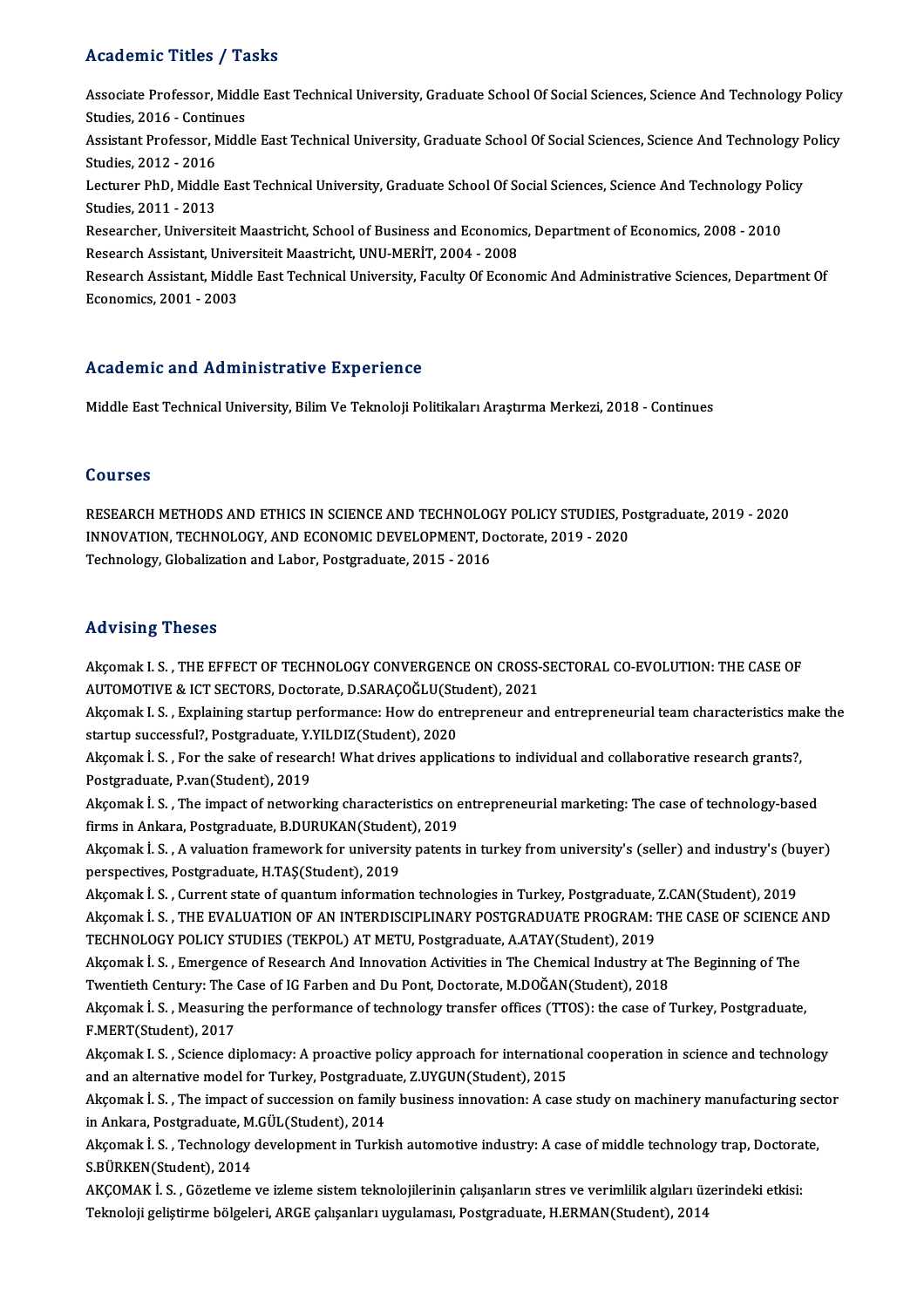## Designed Lessons

Akçomak İ. S., Recent trends in Science and Technology Policy, Postgraduate, 2014 - 2015 Akçomak İ. S., Erdil E., Pamukcu M. T., Aydınoğlu A. U., RESEARCH METHODS AND ETHICS IN SCIENCE AND TECHNOLOGY POLICY STUDIES, Postgraduate, 2014 - 2015

## Taught Courses And Trainings

Akçomakİ.S. ,ErdilE.,AydınoğluA.U. ,GüngörenB.,TeknolojikİnovasyonYönetimi,2020 -2020

# Articles Published in Journals That Entered SCI, SSCI and AHCI Indexes

- rticles Published in Journals That Entered SCI, SSCI and AHCI Indexes<br>I. Is There Knowledge Convergence Among European Regions? Evidence from the European Union Framework Programmes<br>Framework Programmes<br>Framework Programmes Is There Knowledge Convergence<br>Framework Programmes<br>Erdil E., Akçomak İ. S. , Çetinkaya U. Y.<br>Journal of the Knowledge Esenemy v Framework Programmes<br>Erdil E., Akçomak İ. S. , Çetinkaya U. Y.<br>Journal of the Knowledge Economy, vol.13, no.2, pp.1243-1267, 2022 (Journal Indexed in SSCI) Erdil E., Akçomak İ. S., Çetinkaya U. Y.<br>Journal of the Knowledge Economy, vol.13, no.2, pp.1243-1267, 2022 (Journa<br>II. Can science diplomacy address the global climate change challenge?<br>Orkansses Desen E. Uygun 7. AKCOMAK
- Journal of the Knowledge Economy, vol.13, no<br>Can science diplomacy address the glob<br>Ozkaragoz Dogan E., Uygun Z., AKÇOMAKİ.S.<br>ENVIRONMENTAL POLICY AND COVERNANC Ozkaragoz Dogan E., Uygun Z., AKÇOMAK İ. S.<br>ENVIRONMENTAL POLICY AND GOVERNANCE, vol.31, no.1, pp.31-45, 2021 (Journal Indexed in SSCI) Ozkaragoz Dogan E., Uygun Z., AKÇOMAK İ. S.<br>ENVIRONMENTAL POLICY AND GOVERNANCE, vol.31, no.1, pp.31-45, 2021 (Journal Indexernal Indexernal Indexernal Indexernal Indexernal Indexernal Indexernal Indexernal Indexernal Inde
- ENVIRONMENTAL POLICY AND GOVERNATHE Startup Selection Process in Acc<br>Beyhan B., AKÇOMAK İ. S. , Cetindamar D.<br>Entreppeneuvebin Bessarsk Journal 2021 The Startup Selection Process in Accelerators: Qualitative Evidence f<br>Beyhan B., AKÇOMAK İ. S. , Cetindamar D.<br>Entrepreneurship Research Journal, 2021 (Journal Indexed in SCI Expanded)<br>Creating sities (building sities) Ara Beyhan B., AKÇOMAK İ. S. , Cetindamar D.<br>Entrepreneurship Research Journal, 2021 (Journal Indexed in SCI Expanded)<br>IV. Creating cities/building cities: Architecture and urban competitiveness<br>AECOMAE İ. S.
- Entrepreneurs<br>Creating citie<br>AKÇOMAK İ. S.<br>PECIONAL STI Creating cities/building cities: Architecture and urban competitive<br>AKÇOMAK İ. S.<br>REGIONAL STUDIES, vol.53, no.4, pp.614, 2019 (Journal Indexed in SSCI)<br>Trust and inventive activity in Europe: causal, spatial and poplin
- AKÇOMAK İ. S.<br>REGIONAL STUDIES, vol.53, no.4, pp.614, 2019 (Journal Indexed in SSCI)<br>V. Trust and inventive activity in Europe: causal, spatial and nonlinear forces<br>AKCOMAK İ. S. MUELLER ZICK H REGIONAL STUDIES, vol.53, no.4, p<br>Trust and inventive activity in<br>AKÇOMAK İ. S. , MUELLER-ZICK H.<br>ANNALS OF RECIONAL SCIENCE y Trust and inventive activity in Europe: causal, spatial and nonlinear forces<br>AKÇOMAK İ. S. , MUELLER-ZICK H.<br>ANNALS OF REGIONAL SCIENCE, vol.60, no.3, pp.529-568, 2018 (Journal Indexed in SSCI)<br>Why Did the Netherlands Deve AKÇOMAK İ. S. , MUELLER-ZICK H.<br>ANNALS OF REGIONAL SCIENCE, vol.60, no.3, pp.529-568, 2018 (Journal Indexed in SSCI)<br>VI. Why Did the Netherlands Develop So Early? The Legacy of the Brethren of the Common Life<br>Algemek J. S.
- ANNALS OF REGIONAL SCIENCE, vol.60, n<br>Why Did the Netherlands Develop So<br>Akcomak I. S. , WEBBİNK D., TER WEEL B.<br>ECONOMIC JOURNAL, vol.126, no.593, nn.9 Why Did the Netherlands Develop So Early? The Legacy of the Brethren<br>Akcomak I.S., WEBBINK D., TER WEEL B.<br>ECONOMIC JOURNAL, vol.126, no.593, pp.821-860, 2016 (Journal Indexed in SSCI)<br>Technology, offshoring and the task s Akcomak I. S. , WEBBİNK D., TER WEEL B.<br>ECONOMIC JOURNAL, vol.126, no.593, pp.821-860, 2016 (Journal Indexed in SSCI)<br>VII. Technology, offshoring and the task content of occupations in the United Kingdom<br>Akcomak S., KOK S.
- ECONOMIC JOURNAL, vol.126, no.593, p<br>Technology, offshoring and the tas<br>Akcomak S., KOK S., Rojas-Romagosa H.<br>INTERNATIONAL LAROUR REVIEW, vol INTERNATIONAL LABOUR REVIEW, vol.155, no.2, pp.201-230, 2016 (Journal Indexed in SSCI) Akcomak S., KOK S., Rojas-Romagosa H.<br>INTERNATIONAL LABOUR REVIEW, vol.155, no.2, pp.201-230, 2016 (Journal Indexed in SSCI)<br>VIII. The importance of occupations in the Turkish labor market: job and wage polarization<br>Akcoma
- INTERNATIONAL LABOUR<br>The importance of occu<br>Akcomak S., GURCIHAN B.<br>IETIS AT ISLETME VE EIN ( The importance of occupations in the Turkish labor market: job and wage p<br>Akcomak S., GURCIHAN B.<br>IKTISAT ISLETME VE FINANS, vol.28, no.333, pp.9-42, 2013 (Journal Indexed in SSCI)<br>The impact of social capital on grime: Ev
- Akcomak S., GURCIHAN B.<br>IKTISAT ISLETME VE FINANS, vol.28, no.333, pp.9-42, 2013 (Journal Indexed in<br>IX. The impact of social capital on crime: Evidence from the Netherlands<br>AKCOMAK LS, ter Weel B **IKTISAT ISLETME VE FINAI<br>The impact of social cap<br>AKÇOMAK İ. S. , ter Weel B.<br>BECIONAL SCIENCE AND U** The impact of social capital on crime: Evidence from the Netherlands<br>AKÇOMAK İ. S. , ter Weel B.<br>REGIONAL SCIENCE AND URBAN ECONOMICS, vol.42, pp.323-340, 2012 (Journal Indexed in SSCI)<br>Measuring and Internrating Trands in
- AKÇOMAK İ. S., ter Weel B.<br>REGIONAL SCIENCE AND URBAN ECONOMICS, vol.42, pp.323-340, 2012 (Journal Indexed in<br>X. Measuring and Interpreting Trends in the Division of Labour in the Netherlands<br>AKCOMAK İ. S. Borghans L. TER REGIONAL SCIENCE AND URBAN ECONOM<br>Measuring and Interpreting Trends in<br>AKÇOMAK İ. S., Borghans L., TER WEEL B.<br>ECONOMIST NETHEBI ANDS vel 150 no 4 X. Measuring and Interpreting Trends in the Division of Labour in the Netherlands<br>AKÇOMAK İ.S., Borghans L., TER WEEL B.<br>ECONOMIST-NETHERLANDS, vol.159, no.4, pp.435-482, 2011 (Journal Indexed in SSCI)

AKÇOMAK İ. S. , Borghans L., TER WEEL B.<br>ECONOMIST-NETHERLANDS, vol.159, no.4, pp.435-482, 2011 (Journa<br>XI. Social capital, innovation and growth: Evidence from Europe<br>Aksomak J. S. TEP WEEL P. ECONOMIST-NETHERLANDS<br>Social capital, innovation<br>Akcomak I. S. , TER WEEL B.<br>FUROPEAN FCONOMIC PEVI Akcomak I. S. , TER WEEL B.<br>EUROPEAN ECONOMIC REVIEW, vol.53, no.5, pp.544-567, 2009 (Journal Indexed in SSCI)

### Articles Published in Other Journals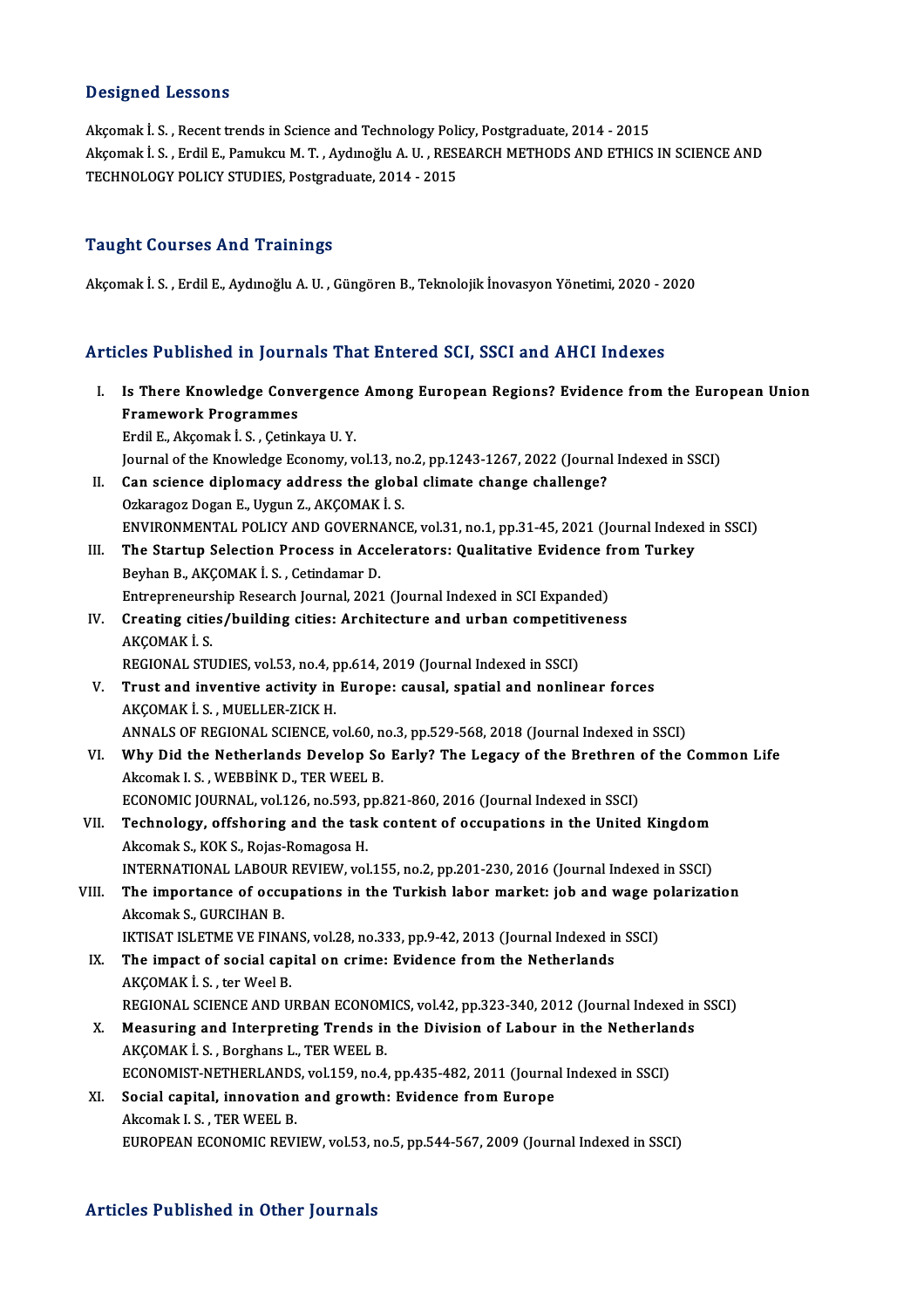I. Türkiye'de ve dünyada kuantum teknolojilerinin mevcut durumu: Toplumsal çerçeveden bir bakış<br>Akeemek L.S. Seekir 7.C. Türkiye'de ve dünyada<br>Akçomak I.S. , Seskir Z. C.<br>Tenlum ve Bilim ne 157 . Türkiye'de ve dünyada kuantum teknolojilerinin mevcut durumu: Topl<br>Akçomak I. S. , Seskir Z. C.<br>Toplum ve Bilim, no.157, pp.159-187, 2021 (Other Refereed National Journals)<br>11. Kallunma Blan: Toplantilarından Natlar.

Toplum ve Bilim, no.157, pp.159-187, 2021 (Other Refereed National Journals)

- Akçomak I. S. , Seskir Z. C.<br>Toplum ve Bilim, no.157, pp.159-187, 2021 (Othe<br>II. 11. Kalkınma Planı Toplantılarından Notlar<br>Akçomak İ. S. İktisat ve Toplum, vol.8, no.88, pp.31-33, 2018 (National Non-Refereed Journal) Akçomak İ. S.<br>İktisat ve Toplum, vol.8, no.88, pp.31-33, 2018 (<br>III. Türkiye nin Teknoloji Politikaları Karnesi<br>FRDJİLE RAMIKCUM T. AKÇOMAK İ. S
- İktisat ve Toplum, vol.8, no.88, pp.31-33, 2<br><mark>Türkiye nin Teknoloji Politikaları Ka</mark><br>ERDİL E., PAMUKCU M. T. , AKÇOMAK İ. S.<br>Ontimist vol.1, np.56,62, 2012 (Internatio ERDİL E., PAMUKCU M. T. , AKÇOMAK İ. S.<br>Optimist, vol.1, pp.56-63, 2013 (International Refereed University Journal) ERDİL E., PAMUKCU M. T. , AKÇOMAK İ. S.<br>Optimist, vol.1, pp.56-63, 2013 (International Refereed University Journal<br>IV. Değişen üniversite sanayi işbirliğinde üniversite örgütlenmesi<br>FRDNLE, RAMIKCU M. T. FRDEN TORAL V. AKÇ
- Optimist, vol.1, pp.56-63, 2013 (International Refereed Univ<br>Değişen üniversite sanayi işbirliğinde üniversite örg<br>ERDİL E., PAMUKCU M. T. , ERDEN TOPAL Y., AKÇOMAK İ. S.<br>Siyasel Bilgiler Felgiltesi Dergisi vel 68 np.95, 1 ERDİL E., PAMUKCU M. T. , ERDEN TOPAL Y., AKÇOMAK İ. S.<br>Siyasal Bilgiler Fakültesi Dergisi, vol.68, pp.95-127, 2013 (Other Refereed National Journals) ERDİL E., PAMUKCU M. T. , ERDEN TOPAL Y., AKÇOMAK İ. S.<br>Siyasal Bilgiler Fakültesi Dergisi, vol.68, pp.95-127, 2013 (Other Refereed National Journals)<br>V. İŞGÜCÜ PİYASASINDAKİ GÜNCEL DİNAMİKLER TEKNOLOJİ KÜRESELLEŞME VE
- Siyasal Bilgile<br>İŞGÜCÜ PİY*l*<br>KULLANIMI<br>A*VCOMAV* İ.S İŞGÜCÜ PİYA:<br>KULLANIMI<br>AKÇOMAK İ. S.<br>Ekonomik Yokl KULLANIMI<br>AKÇOMAK İ. S.<br>Ekonomik Yaklasim, vol.24, pp.65-100, 2013 (Other Refereed National Journals)<br>Segial Canital of Segial Canital Besearsbers

# AKÇOMAK İ. S.<br>Ekonomik Yaklasim, vol.24, pp.65-100, 2013 (Oth<br>VI. Social Capital of Social Capital Researchers<br>AKCOMAK İ. S. Ekonomik Yakl<br>Social Capital<br>AKÇOMAK İ. S.<br>Peview of Eser Social Capital of Social Capital Researchers<br>AKÇOMAK İ. S.<br>Review of Economics and Institutions, vol.2, pp.1-28, 2011 (Refereed Journals of Other Institutions)<br>The determinants of cannings differentials in Ankara and Istan

VII. The determinants of earnings differentials in Ankara and İstanbul AKCOMAK İ.S., KASNAKOĞLU Z. Review of Economics and Institute<br>The determinants of earning:<br>AKÇOMAK İ. S. , KASNAKOĞLU Z.<br>METU Studies of Develenment v METU Studies of Development, vol.30, pp.1-17, 2003 (Refereed Journals of Other Institutions)

# Books&Book Chapters

- I. Türkiye'de Yenilik Tabanlı Girişimcilik to & Book Ghapeers<br>Türkiye'de Yenilik Tabanlı Girişimcilik<br>Akçomak I. S. (Editor), Çetindamar Kozanoğlu D. (Editor), Beyhan B. (Editor), Tandoğan S. (Editor) Türkiye'de Yenilik Tabanlı Girişimcilik<br>Akçomak I. S. (Editor), Çetindamar Kozanoğlu D. (E<br>İstanbul Bilgi Üniversitesi Yayınları, İstanbul, 2021<br>Türkiye'nin Yenilik Tebenlı Girisimsilik Öyküs Akçomak I. S. (Editor), Çetindamar Kozanoğlu D. (Editor), Beyhan B. (Edito<br>İstanbul Bilgi Üniversitesi Yayınları, İstanbul, 2021<br>II. Türkiye'nin Yenilik Tabanlı Girişimcilik Öyküsü: Nereden Nereye?<br>Aksamak I. S. Bayban B.
- İstanbul Bilgi Üniversitesi Yayınları, İstanbul, 2021<br><mark>Türkiye'nin Yenilik Tabanlı Girişimcilik Öyküsü: Nereden N</mark><br>Akçomak I. S. , Beyhan B., Çetindamar Kozanoğlu D., Tandoğan V. S.<br>inı Türkiye'de Yenilik Tabanlı Girisimsi Türkiye'nin Yenilik Tabanlı Girişimcilik Öyküsü: Nereden Nereye?<br>Akçomak I. S. , Beyhan B., Çetindamar Kozanoğlu D., Tandoğan V. S.<br>in: Türkiye'de Yenilik Tabanlı Girişimcilik, İbrahim Semih Akçomak,Berna Beyhan,Dilek Çeti Akçomak I. S. , Beyhan B., Çetindamar Kozanoğlu D., Tandoğan V. S.<br>in: Türkiye'de Yenilik Tabanlı Girişimcilik, İbrahim Semih Akçomak,Berna Beyh<br>Türkiye'de Kuluskaları, Eski Yapılar ile Yapı Yapıları, İstanbul, pp.3-20, 20 in: Türkiye'de Yenilik Tabanlı Girişimcilik, İbrahim Semih Akçomak,Berna Beyhan,Dilek (Tandoğan, Editor, İstanbul Bilgi Üniversitesi Yayınları, İstanbul, pp.3-20, 2021<br>III. Türkiye'de Kuluçkalar: Eski Yapılar ile Yeni Yapı

# Tandoğan, Editor, İstanl<br><mark>Türkiye'de Kuluçkala</mark><br>Akçomak I. S. , Koçak K.<br>in: Türkiye'de Yanilik Ta

Türkiye'de Kuluçkalar: Eski Yapılar ile Yeni Yapılar Birarada Yaşayabilir mi?<br>Akçomak I. S. , Koçak K.<br>in: Türkiye'de Yenilik Tabanlı Girişimcilik, İbrahim Semih Akçomak,Berna Beyhan,Dilek Çetindamar,Vedat Sinan<br>Tandağan E Akçomak I. S. , Koçak K.<br>in: Türkiye'de Yenilik Tabanlı Girişimcilik, İbrahim Semih Akçomak,Berna Beyhan,I<br>Tandoğan, Editor, İstanbul Bilgi Üniversitesi Yayınları, İstanbul, pp.233-254, 2021<br>Feonomis Drivers as Anshors of in: Türkiye'de Yenilik Tabanlı Girişimcilik, İbrahim Semih Akçomak,Berna Beyhan,Dilek Çetindama<br>Tandoğan, Editor, İstanbul Bilgi Üniversitesi Yayınları, İstanbul, pp.233-254, 2021<br>IV. Economic Drivers as Anchors of EU-Turk

# Tandoğan, Editor, İstanbul Bilgi Üniversitesi Yayınları, İstanbul, pp.233-254, 2021<br>IV. Economic Drivers as Anchors of EU-Turkey Relations: Trade, Finance and Knowledge<br>Erdil E., Akçomak I. S. Economic Drivers as Anchors of EU-Turkey Relations: Trade, Finance and Knowledge<br>Erdil E., Akçomak I. S.<br>in: Turkey and the European Union. Key Dynamics and Future Scenarios., Beken Saatçioğlu and Funda Tekin,<br>Editor, Nome

Erdil E., Akçomak I. S.<br>in: Turkey and the European Union. Key Dynamics and Future S.<br>Editor, Nomos Verlagsgesellschaft , Stuttgart, pp.121-144, 2021<br>Orta teknoloji Tugažunda Devletin Bolü Editor, Nomos Verlagsgesellschaft, Stuttgart, pp.121-144, 2021

V. Orta-teknoloji Tuzağında Devletin Rolü

Orta-teknoloji Tuzağında Devletin Rolü<br>Akçomak I. S.<br>in: Türkiye'nin Yerli Üretimi ve Politik Ekonomisi, Murad Tiryakioğlu, Editor, İstanbul Bilgi Üniversitesi Yayınları, Akçomak I. S.<br>in: Türkiye'nin Yerli Üretimi<br>İstanbul, pp.281-288, 2021<br>Middle Technologu Tran İstanbul, pp. 281-288, 2021

# VI. Middle-Technology Trap: The Case of Automotive Industry in Turkey Akcomak İ.S., Bürken S.

in: Technological Innovation and International Competitiveness for Business Growth, João J. M. Ferreria,Sérgio J. Akçomak İ. S. , Bürken S.<br>in: Technological Innovation and International Competitiveness for Business Growth, João J. M<br>Teixeira,Hussain G. Rammal, Editor, Palgrave Macmillan, London , London, pp.263-306, 2020<br>Povlet Kayna in: Technological Innovation and International Competitiveness for Business Growt<br>Teixeira,Hussain G. Rammal, Editor, Palgrave Macmillan, London, London, pp.263-3<br>VII. Devlet Kaynaklı Teknolojik Gelişme: Girişimci Devlet v

# Teixeira,Hussain G. Ramm:<br>De<mark>vlet Kaynaklı Teknol</mark><br>Akçomak I. S. , Emiroğlu U.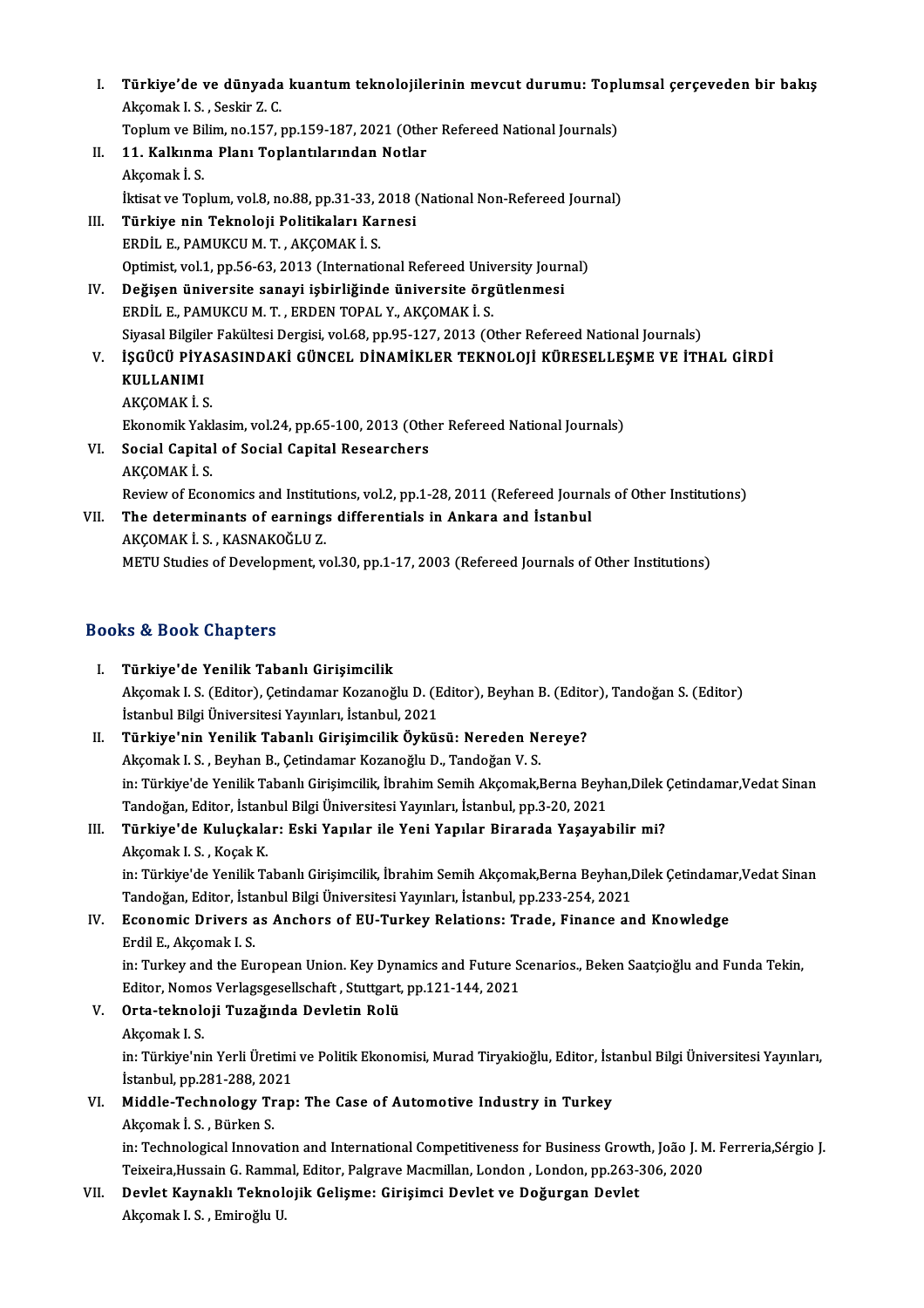in: Devletle Kalkınma, Murad Tiryakioğlu, Editor, İletişim Yayınevi, İstanbul, pp.73-102, 2020<br>Türkiye'nin Bilim, Teknoloji ve Yonilik Bolitikası in: Devletle K<br><mark>Türkiye'nin</mark><br>Akçomak İ. S.<br>in: Morakkan

# VIII. Türkiye'nin Bilim, Teknoloji ve Yenilik Politikası<br>Akcomak İ. S.

Türkiye'nin Bilim, Teknoloji ve Yenilik Politikası<br>Akçomak İ. S.<br>in: Meraklısına Bilim. sarkac.org yazılarından bir seçki, Defne Üçer Şaylan, Editor, Bilim Akademisi Yayınları, Akçomak İ. S.<br>in: Meraklısına Bilim. sarkac<br>İstanbul, pp.222-224, 2019<br>Immoral Croutth İstanbul, pp.222-224, 2019

# IX. Immoral Growth<br>Akçomak İ. S.

EfilYayınevi,Ankara,2018

# X. BilimTeknoloji ve Yenilik: Kavramlar Kuramlar ve Politika Efil Yayınevi, Ankara, 2018<br>Bilim Teknoloji ve Yenilik: Kavramlar Kuramlar ve Politika<br>Pamukcu M. T. (Editor), Erdil E. (Editor), Akçomak İ. S. (Editor), Tiryakioğlu M. (Editor)<br>İstanbul Bilgi Üniyarsitesi Yayınları, İstan Bilim Teknoloji ve Yenilik: Kavramlar Kuraml<br>Pamukcu M. T. (Editor), Erdil E. (Editor), Akçomak<br>İstanbul Bilgi Üniversitesi Yayınları, İstanbul, 2016<br>Bilgi, bilim, teknoloji ve yenilik: keyremsal ta Pamukcu M. T. (Editor), Erdil E. (Editor), Akçomak İ. S. (Editor)<br>İstanbul Bilgi Üniversitesi Yayınları, İstanbul, 2016<br>XI. Bilgi, bilim, teknoloji ve yenilik: kavramsal tartışma<br>AKÇOMAK İ. S. ERDİL E. BAMIKÇILM T. TİRYAKİ

İstanbul Bilgi Üniversitesi Yayınları, İstanbul, 2016<br>XI. Bilgi, bilim, teknoloji ve yenilik: kavramsal tartışma<br>AKÇOMAK İ.S. , ERDİL E., PAMUKÇU M. T. , TİRYAKİOĞLU M. Bilgi, bilim, teknoloji ve yenilik: kavramsal tartışma<br>AKÇOMAK İ. S. , ERDİL E., PAMUKÇU M. T. , TİRYAKİOĞLU M.<br>in: Bilim Teknoloji ve Yenilik Kavramlar Kuramlar ve Politika, AKÇOMAK İBRAHİM SEMİH, ERDİL ERKAN,<br>RAMUKÇU MEH AKÇOMAK İ. S. , ERDİL E., PAMUKÇU M. T. , TİRYAKİOĞLU M.<br>in: Bilim Teknoloji ve Yenilik Kavramlar Kuramlar ve Politika, AKÇOMAK İBRAHİM SEMİH, ERDİL ERKAN,<br>PAMUKÇU MEHMET TEOMAN, TİRYAKİOĞLU MURAD, Editor, Bilgi Üniversite in: Bilim Teknoloji ve Yenilik Kavramlar Kuramlar ve Politika, AKÇOMAK İBRAHİM SEMİH, ERDİL ERKAN,<br>PAMUKÇU MEHMET TEOMAN, TİRYAKİOĞLU MURAD, Editor, Bilgi Üniversitesi Yayınları, pp.19-46, 2016<br>XII. Sermayenin küreselleşme

# PAMUKÇU MEHMET TEOMAN, TİRYAKİOĞLU MURAD, Editor, Bilgi Üniversitesi Yayınları, pp.19-46, 2016<br>Sermayenin küreselleşmesi ve araştırma geliştirme faaliyetleri: Türkiye'deki çokuluslu şirke<br>üzerine bir çalışma<br>AKCOMAK İ. S. Sermayenin küreselleşmesi ve araştırma geliştirme fa<br>üzerine bir çalışma<br>AKÇOMAK İ. S. , ERDİL E., PAMUKCU M. T. , TİRYAKİOĞLU M.<br>in: Bilim Telmeleji ve Yenilik Kayramlar Kuramlar ve Pelitika

üzerine bir çalışma<br>AKÇOMAK İ. S. , ERDİL E., PAMUKCU M. T. , TİRYAKİOĞLU M.<br>İn: Bilim Teknoloji ve Yenilik Kavramlar Kuramlar ve Politika, İ. Semih Akçomak, Erkan Erdil, M. Teoman Pamukçu,<br>Murad Tirvaltioğlu, Editon İstan AKÇOMAK İ. S. , ERDİL E., PAMUKCU M. T. , TİRYAKİOĞLU M.<br>in: Bilim Teknoloji ve Yenilik Kavramlar Kuramlar ve Politika, İ. Semih Akçomak, Erkan<br>Murad Tiryakioğlu, Editor, İstanbul Bilgi Üniversitesi Yayınları, İstanbul, pp in: Bilim Teknoloji ve Yenilik Kavramlar Kuramlar ve Politika, İ. Semih<br>Murad Tiryakioğlu, Editor, İstanbul Bilgi Üniversitesi Yayınları, İstanbu<br>XIII. Bilim, Teknoloji ve Yenilik Politikalarının Kuramsal Çerçevesi<br>AKCOMAK Murad Tiryakioğlu, Editor, İstanbul Bilgi Üniversitesi Yayınları, İstanbul, pp.614, 2016<br>Bilim, Teknoloji ve Yenilik Politikalarının Kuramsal Çerçevesi<br>AKÇOMAK İ. S.

Bilim, Teknoloji ve Yenilik Politikalarının Kuramsal Çerçevesi<br>AKÇOMAK İ. S.<br>in: Bilim Teknoloji ve Yenilik Kavramlar Kuramlar ve Politika, AKÇOMAK İBRAHİM SEMİH, ERDİL ERKAN,<br>RAMIKÇU MEHMET TEOMAN, TİRVAKİQĞU U MURAD, Edi AKÇOMAK İ. S.<br>in: Bilim Teknoloji ve Yenilik Kavramlar Kuramlar ve Politika, AKÇOMAK İBRAHİM SEMİH, ERDİL ERKAN,<br>PAMUKÇU MEHMET TEOMAN, TİRYAKİOĞLU MURAD, Editor, Bilgi Üniversitesi Yayınları, pp.509-528, 2016<br>Ar Ge ve Yap in: Bilim Teknoloji ve Yenilik Kavramlar Kuramlar ve Politika, AKÇOMAK İBRAHİM SEMİH, ERDİL ERKA<br>PAMUKÇU MEHMET TEOMAN, TİRYAKİOĞLU MURAD, Editor, Bilgi Üniversitesi Yayınları, pp.509-528, 2<br>XIV. Ar-Ge ve Yeniliğin Ölç

# PAMUKÇU MEHMET TEOMA<br><mark>Ar-Ge ve Yeniliğin Ölçüm</mark><br>AKÇOMAK İ. S. , KALAYCI E.<br>in: Bilim Telmeleji ve Yenilil XIV. Ar-Ge ve Yeniliğin Ölçümü ve Ar-Ge ve Yenilik Anketi Verilerinin Araştırmada Kullanılması<br>AKÇOMAK İ. S. , KALAYCI E.<br>in: Bilim Teknoloji ve Yenilik Kavramlar Kuramlar ve Politika, AKÇOMAK İBRAHİM SEMİH, ERDİL ERKAN,

PAMUKÇU MEHMET TEOMAN, TİRYAKİOĞLU MURAD, Editor, Bilgi Üniversitesi Yayınları, pp.107-126, 2016 in: Bilim Teknoloji ve Yenilik Kavramlar Kuramlar ve PAMUKÇU MEHMET TEOMAN, TİRYAKİOĞLU MURJ<br>XV. Teknoloji, Küreselleşme ve İşgücü Piyasaları<br>AV.COMAV İ.S

PAMUKÇU MEI<br><mark>Teknoloji, Kü</mark><br>AKÇOMAK İ. S.<br>in: Bilim Telme AKÇOMAK İ. S.<br>in: Bilim Teknoloji ve Yenilik Kavramlar Kuramlar ve Politika, AKÇOMAK İBRAHİM SEMİH, ERDİL ERKAN, AKÇOMAK İ. S.<br>in: Bilim Teknoloji ve Yenilik Kavramlar Kuramlar ve Politika, AKÇOMAK İBRAHİM SEMİH, ERDİL ERKAN,<br>PAMUKÇU MEHMET TEOMAN, TİRYAKİOĞLU MURAD, Editor, Bilgi Üniversitesi Yayınları, pp.301-316, 2016<br>Hour de JCT

# XVI. How do ICT firms in Turkey manage innovation: Diversity in expertise versus diversity in markets<br>AKCOMAK I. S., AKDEVE E., FINDIK D. PAMUKÇU MEHMET TEOMAN, TİRYAK<br>How do ICT firms in Turkey mana<br>AKÇOMAK İ. S. , AKDEVE E., FINDIK D.<br>in: World Scientife Beference en Glaba How do ICT firms in Turkey manage innovation: Diversity in expertise versus diversity in markets<br>AKÇOMAK İ. S. , AKDEVE E., FINDIK D.<br>in: World Scientifc Reference on Globalisation in Euroasia and the Pacific Rim Innovatio

AKÇOMAK İ. S. , AKDEVE E., FINDIK D.<br>in: World Scientifc Reference on Globalisation in Euroasia and the Pacific Rim Inn<br>Editor, World Scientific and Imperial College Press, Singapore, pp.155-172, 2015<br>Ankapa İli Bilgi İlet in: World Scientifc Reference on Globalisation in Euroasia and the Pacific Rim Innovation, David Dyke<br>Editor, World Scientific and Imperial College Press, Singapore, pp.155-172, 2015<br>XVII. Ankara İli Bilgi İletişim Teknolo

# Editor, World Scientific and Imperial Colle<br><mark>Ankara İli Bilgi İletişim Teknoloji Se</mark>k<br>ERDİL E., PAMUKCU M. T. , AKÇOMAK İ. S.<br>in: Ali Erlarkoca Kitabı Yasam Düşünce ve XVII. Ankara İli Bilgi İletişim Teknoloji Sektörü Yenilik kapasitesi ve Üniversite Sanayi İşbirliği<br>ERDİL E., PAMUKCU M. T. , AKÇOMAK İ. S.<br>in: Ali Fıkırkoca Kitabı Yaşam Düşünce ve İnovasyon, Zafer Yılmaz Ersin Embel, Edi

ERDİL E., PAMUKC<br>in: Ali Fıkırkoca Kit<br>pp.177-206, 2015<br>Teknoloji, İnquas in: Ali Fıkırkoca Kitabı Yaşam Düşünce ve İnovasy<br>pp.177-206, 2015<br>XVIII. Teknoloji, İnovasyon ve Ekonomik Büyüme<br>AKCOMAK İ. S

# pp.177-206, 20<br><mark>Teknoloji, İnc</mark><br>AKÇOMAK İ. S.<br>in: Kallunmada

Teknoloji, İnovasyon ve Ekonomik Büyüme<br>AKÇOMAK İ. S.<br>in: Kalkınmada Yeni Yaklaşımlar, Aysan, Ahmet Faruk; Dumludağ, Devrim, Editor, İmge Kitabevi, Ankara, pp.473-AKÇOMAK<br>in: Kalkınm<br>493, 2014<br>Insubatar in: Kalkınmada Yeni Yaklaşımlar, Aysan, Ahmet Faruk; Dumludağ, Devrim, Editor, İmge K<br>493, 2014<br>XIX. Incubators as tools for Entrepreneurship promotion in developing countries<br>AKCOMAK İS

# 493, 2014<br>Incubators a:<br>AKÇOMAK İ. S.<br>in: Entronrono

Incubators as tools for Entrepreneurship promotion in developing countries<br>AKÇOMAK İ. S.<br>in: Entrepreneurship Innovation and Economic Development, Szirmai, A.; Naude, W.; Goedhuys, M., Editor, Oxford<br>University Press, Oxfo AKÇOMAK İ. S.<br>in: Entrepreneurship Innovation and Econo<br>University Press, Oxford, pp.228-264, 2011<br>How de escial sanital and governent su in: Entrepreneurship Innovation and Economic Development, Szirmai, A.; Naude, W.; Goedhuys, M., Editor, Oxfor<br>University Press, Oxford, pp.228-264, 2011<br>XX. How do social capital and governent support affect innovation and

# University Press, Oxford, pp.228-264, 2011<br>How do social capital and governent s<br>regional support programmes<br>AKCOMAK İ. S. , TER WEEL B. How do social capital and governent support affect innovation and growth? Evidence from the EU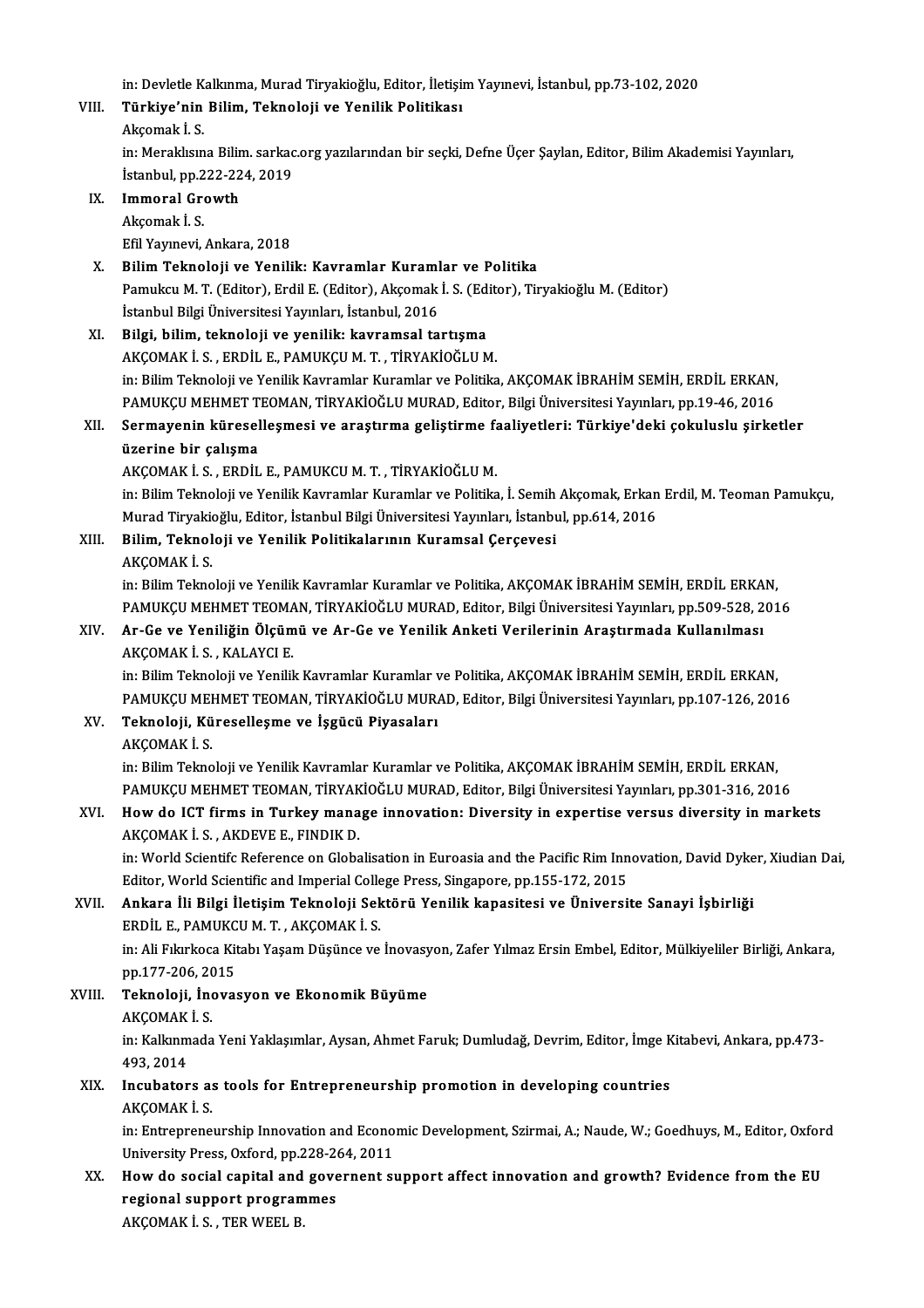in: Innovation Policy in Europe Measurement and Strategy, Nauwelaers, C.; Wintjes, R., Editor, Edward Elgar,<br>Cheltenham, nn 106,126, 2009 in: Innovation Policy in Europe<br>Cheltenham, pp.106-136, 2008<br>Assossing the offestiveness

XXI. Assessing the effectiveness of incubators: The case of Turkey Cheltenham, pp.106-136, 20<br>Assessing the effectiven<br>AKÇOMAK İ. S. , TAYMAZ E.<br>in: Business Insubation An in: Business Incubation An introduction, Ramani, V.V.; Bala Krishna, A.V., Editor, ICFAI University Press, Hyderabad,<br>pp.234-265, 2007 AKÇOMAK İ. S. , TA<br>in: Business Incuba<br>pp.234-265, 2007

# Refereed Congress / Symposium Publications in Proceedings

efereed Congress / Symposium Publications in Proceedings<br>I. The interplay between science and invention networks in knowledge cohesion: Evidence from<br>European Begions The interplay between<br>European Regions<br>Aksomak L.S. Endil E AkçomakI.S. ,ErdilE.,FranM.,ÇetinkayaU.Y. European Regions<br>Akçomak I. S. , Erdil E., Fran M., Çetinkaya U. Y.<br>European Policy for Intellectual Property, Madrid, Spain, 8 - 11 September 2021<br>Türkiye'de ekenemik büyüme ve planlame. II. Türkiye'de ekonomik büyüme ve planlama<br>Akcomak I. S. European Pol<br><mark>Türkiye'de</mark><br>Akçomak I. S.<br>Kamuan Polit Kamucu Politikalar Sempozyumu, Ankara, Turkey, 22 - 23 November 2019, pp.161-166 Akçomak I. S.<br>Kamucu Politikalar Sempozyumu, Ankara, Turkey, 22 - 23 November 2019, pp.161-166<br>III. The interplay between science and invention networks in knowledge cohesion: Evidence from<br>European Begions Kamucu Politikalar Se<br>The interplay betw<br>European Regions<br>Aksomak L.S., Endil E The interplay between science and invention netw<br>European Regions<br>Akçomak I.S., Erdil E., Özman-Gossart M., Çetinkaya U.Y.<br>EPO APP Online Werkshan Munish Germany, 19, 20 Jan European Regions<br>Akçomak I. S. , Erdil E., Özman-Gossart M., Çetinkaya U. Y.<br>EPO-ARP Online Workshop, Munich, Germany, 19 - 20 January 2021 Akçomak I. S. , Erdil E., Özman-Gossart M., Çetinkaya U. Y.<br>IV. EPO-ARP Online Workshop, Munich, Germany, 19 - 20 January 2021<br>IV. Avrupa Araştırma Alanında Bilgi Yakınsaması: Ağlar ve Davranışların Boylamsal Veri EPO-ARP Online Workshop, Munich, Germa<br>Avrupa Araştırma Alanında Bilgi Yakı<br>ERDİL E., AKÇOMAK İ. S. , ÇETİNKAYA U. Y.<br>Kompleksite Bilimi ve İltisat Calıstavı, İstan Avrupa Araştırma Alanında Bilgi Yakınsaması: Ağlar ve Davranış<br>ERDİL E., AKÇOMAK İ. S. , ÇETİNKAYA U. Y.<br>Kompleksite Bilimi ve İktisat Çalıştayı, İstanbul, Turkey, 29 October 2020<br>Bosant davalanmanta in şajansa and tashnal ERDİL E., AKÇOMAK İ. S. , ÇETİNKAYA U. Y.<br>Kompleksite Bilimi ve İktisat Çalıştayı, İstanbul, Turkey, 29 October 2020<br>V. Recent developments in science and technology policy and how Turkey responds?<br>Akçomak I. S. Kompleksite Bilimi ve İktisat Çalıştayı, İstanbul, Turkey, 29 October 2020 Recent developments in science and technology policy and how Turkey responds?<br>Akçomak I. S.<br>Smart Economic Planning and Industrial Policy (SEPIP) Conference, Ankara, Turkey, 13 October 2020 - 15 October<br>2021 Akçon<br>Smart<br>2021<br>Conv Smart Economic Planning and Industrial Policy (SEPIP) Conference, Ankara, Turkey, 13 Oc<br>2021<br>VI. Converging European Regions: Towards a Knowledge Cohesion?", EAEPE 2018 2021<br>Converging European Regions: Towar<br>ERDİL E., AKÇOMAK İ. S. , ÇETİNKAYA U. Y. VI. Converging European Regions: Towards a Knowledge Cohesion?", EAEPE 2018 VII. Bilim, sanayi, teknoloji ve yenilik politikalarının evrimi: Geleceğin politikası nasıl olacak?<br>AKÇOMAK İ. S., DOĞAN G., TAŞKIN Z. EAEPE 2018, 30th Annual Conference, Nice, France, 6 - 08 September 2018 STSTURKEY2018,ToplumiçinBilimveTeknolojiÇalışmalarıKonferansı,Ankara,Turkey,10 -11 September 2018 VIII. Knowledge Cohesion in European Regions ERDİL E.,AKÇOMAKİ.S. ,ÇETİNKAYAU.Y. GEOINNO2018,4thGeography of InnovationConferece,Barcelona,Spain,31 January -02 February2018 IX. The Middle-Technology Trap: The Case of the Automotive Industry in Turkey (with Assoc. Prof. Dr. GEOINNO 2018, 4th Geography of Innovation Conferece, Barcelona, Spain, 31 Janu<br>The Middle-Technology Trap: The Case of the Automotive Industry in Tu<br>Semih Akçomak), paper submitted to 15th Globelics Conference, Athens<br>PÜRK The Middle-Technology<br>Semih Akçomak), paper<br>BÜRKEN S., AKÇOMAKİ.S.<br>15th Clabeliss Conference Semih Akçomak), paper submitted to 15th Globelics Conference<br>BÜRKEN S., AKÇOMAK İ. S.<br>15th Globelics Conference, Athens, Atina, Greece, 11 - 13 October 2017<br>Middle technology Tran; The sase of Automative Industry in Tu BÜRKEN S., AKÇOMAK İ. S.<br>15th Globelics Conference, Athens, Atina, Greece, 11 - 13 October 2017<br>X. Middle-technology Trap: The case of Automotive Industry in Turkey<br>AKCOMAK İ. S. BÜRKEN S. 15th Globelics Conference, Athens, Atina, Greece, 11 - 13 October 2017<br>Middle-technology Trap: The case of Automotive Industry in T<br>AKÇOMAK İ.S., BÜRKEN S.<br>ECON ANADOLU 2017, 11 - 13 May 2017 Middle-technology Trap: The case of<br>AKÇOMAK İ. S. , BÜRKEN S.<br>ECON ANADOLU 2017, 11 - 13 May 2017<br>Bilim, sanavi, teknoloji ve yenilik noli AKÇOMAK İ. S. , BÜRKEN S.<br>ECON ANADOLU 2017, 11 - 13 May 2017<br>XI. Bilim, sanayi, teknoloji ve yenilik politikalarının evrimi<br>AKÇOMAK İ. S. ECON ANADOL<br>Bilim, sanayi,<br>AKÇOMAK İ. S.<br>Hesen Ünal Na Bilim, sanayi, teknoloji ve yenilik politikalarının evrimi<br>AKÇOMAK İ. S.<br>Hasan Ünal Nalbantoğlu Sempozyumu, Turkey, 5 - 07 April 2017<br>Interseperational sussession and family business inneyat AKÇOMAK İ. S.<br>Hasan Ünal Nalbantoğlu Sempozyumu, Turkey, 5 - 07 April 2017<br>XII. Intergenerational succession and family business innovation Case of machinery manufacturing<br>2005an in Ankana Hasan Ünal Nalbantoğlu Sempozyumu, Turkey, 5 - 07 April 2017<br>Intergenerational succession and family business innova<br>sector in Ankara<br>Akçomak İ. S. , Barut M. G. , Topal Ç. Intergenerational succession ar<br>sector in Ankara<br>Akçomak İ. S. , Barut M. G. , Topal Ç.<br>SPRU 50th Year Anniversery Confor SPRU 50th Year Anniversary Conference, Brighton, United Kingdom, 7 - 09 September 2016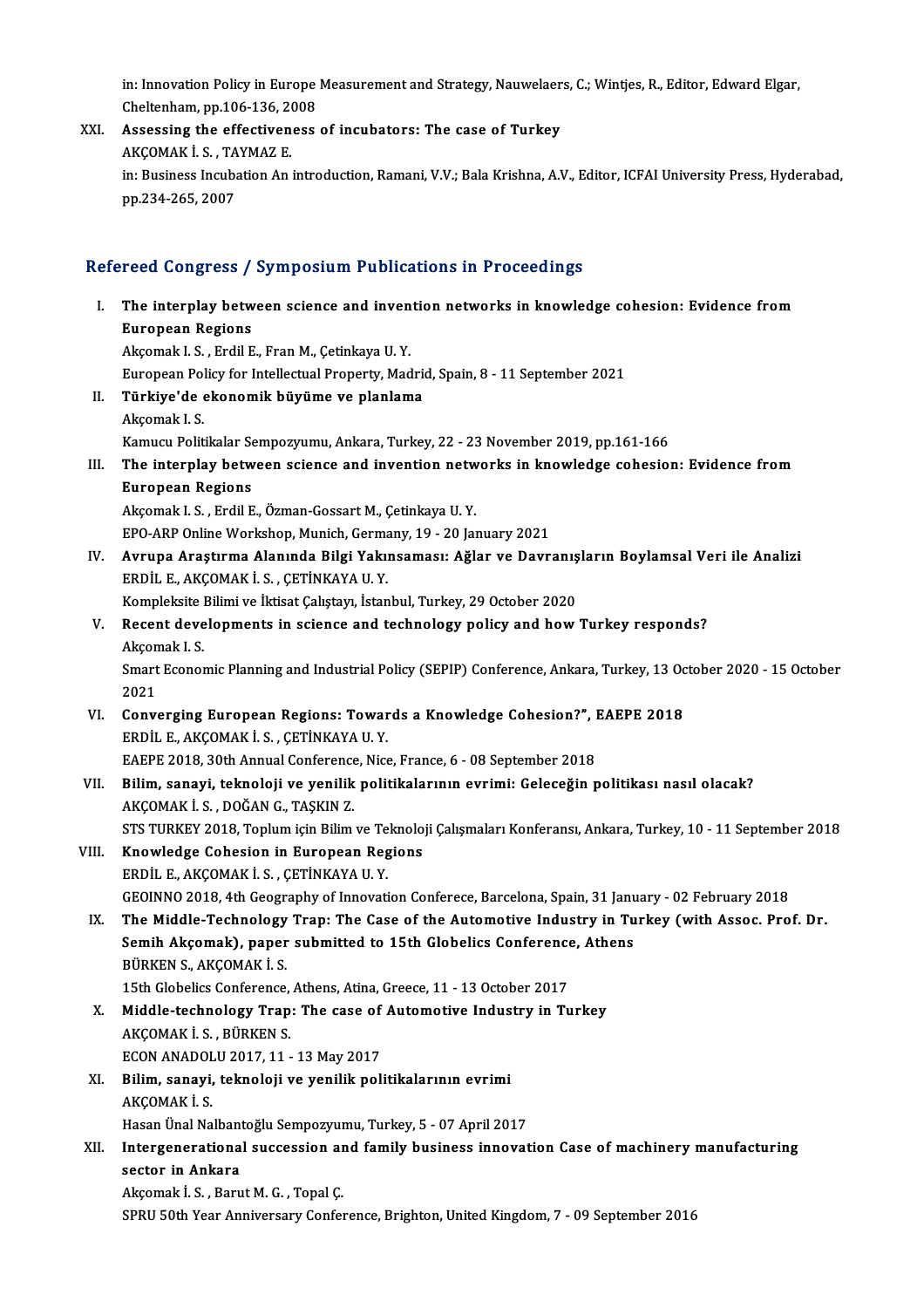| XIII. | University Industry Relations Different Solutions to Common Problems                            |
|-------|-------------------------------------------------------------------------------------------------|
|       | AKÇOMAK İS                                                                                      |
|       | EUROLICS Workshop on University-Industry Interaction, Ankara, Turkey, 26 - 27 October 2015      |
| XIV.  | Mid tech trap The case of Automotive Industry in Turkey                                         |
|       | AKÇOMAK İS, BÜRKENS                                                                             |
|       | European Meeting on Applied Evolutionary Economics, Maastricht, Netherlands, 1 - 03 June 2015   |
| XV.   | How do ICT firms in Turkey Manage Innovation Diversity in Expertise versus diversity in markets |
|       | AKÇOMAK İ. S., AKDEVE E., FINDIK D.                                                             |
|       | GLOBELICS International Conference 2013, 11 - 13 September 2013                                 |
| XVI.  | Ankara ve İstanbul da Kazanç Eşitsizlikleri Belirleyen Etmenler                                 |
|       | AKÇOMAK İS, KASNAKOĞLUZ                                                                         |
|       | 2. İstatistik Kongresi, Turkey, 2 - 06 May 2001, pp 302-305                                     |

# Other Publications

ther Publications<br>I. Low funding jeopardises the European Commission's innovation missions<br>Aksomak LS. Quaryest B 1 1 d'orrederens<br>Low funding jeopardise<br>Akçomak İ. S. , Overvest B.<br>Other nn 1 2010 Low funding jeo<br>Akçomak İ. S. , Ove<br>Other, pp.1, 2019 0ther, pp.1, 2019<br>Expert Reports

Xpert Reports<br>I. D-TECH4ENT – Deep Technology Incubator for Entrepreneurs<br>Akeemek L.S. Simdiver E.V. Aktor Kopores<br>D-TECH4ENT – Deep Tecl<br>Akçomak İ. S. , Şimdivar E. Y.<br>Ayruna Birliği - IBA - pp 3. İst D-TECH4ENT – Deep Technology I<br>Akçomak İ. S. , Şimdivar E. Y.<br>Avrupa Birliği - IPA , pp.3, İzmir, 2020 Avrupa Birliği - IPA , pp.3, İzmir, 2020<br>Supported Projects

Supported Projects<br>Çağıltay K., Erdil E., Sorguç A., Akçomak İ. S. , Alkan S., Yazıcı B., Çevik R., Gürel Köybaşı N. A. , Kepenek E. B. , AB IPA<br>Project, Emergenes of Creative Industries and Transformation of Caming Wearsh Bupportect Trojects<br>Çağıltay K., Erdil E., Sorguç A., Akçomak İ. S. , Alkan S., Yazıcı B., Çevik R., Gürel Köybaşı N. A. , Kepenek E. B. , AB II<br>Project, Emergence of Creative Industries and Transformation of Gaming, Weara Project, Emergence of Creative Industries and Transformation of Gaming, Wearables and New Generation Film<br>Production (ECITE), 2020 - 2023

Akçomak I.S., Erdil E., Özman-Gossart M., Çetinkaya U.Y., Project Supported by Public Organizations in Other Countries, Production (ECITE), 2020 - 2023<br>Akçomak I. S. , Erdil E., Özman-Gossart M., Çetinkaya U. Y. , Project Supported by Public Organizations in Other Countrie<br>The Role of the Interplay between Science and Invention Networks in Akçomak I. S. , Erdil E.,<br>The Role of the Interp<br>Regions, 2020 - 2022<br>Paker D. K., Bial M. E. The Role of the Interplay between Science and Invention Networks in Knowledge Cohesion: Evidence from European<br>Regions, 2020 - 2022<br>Baker D. K. , Bial M., Erden Topal Y., Erdil E., Pamukcu M. T. , Akçomak I. S. , Aydinoğlu

Regions, 2020 - 2022<br>Baker D. K. , Bial M., Erden Topal Y., Erdil E., Pamukcu M. T. , Akçomak I. S. , Aydinoğlu A. U. , H2020 Pr<br>STE: Implementation of the Initiative for Global Leadership in Solar Thermal Electricity, 201 Baker D. K. , Bial M., Erden Topal Y., Erdil E., Pamukcu M. T. , Akçomak I. S. , Aydinoğlu A. U. , H2020 Project, HORIZON-STE: Implementation of the Initiative for Global Leadership in Solar Thermal Electricity, 2019 - 202

STE: Implementation of the Initiative for Global Leadership in Solar<br>AYDINOĞLU A. U. , AKÇOMAK İ. S. , Project Supported by Higher Ed<br>Mükemmeliyet Merkezlerinin Önemi: Japonya Örneği, 2018 - 2022<br>EPDİL E. AKÇOMAK İ. S. AYD AYDINOĞLU A. U. , AKÇOMAK İ. S. , Project Supported by Higher Education Institutions, Bilimsel Araştırmalarda<br>Mükemmeliyet Merkezlerinin Önemi: Japonya Örneği, 2018 - 2022<br>ERDİL E., AKÇOMAK İ. S. , AYDINOĞLU A. U. , PAMUKC

Mükemmeliyet Merkezlerinin Önemi: Japonya Örneği, 2018 - 2022<br>ERDİL E., AKÇOMAK İ. S. , AYDINOĞLU A. U. , PAMUKCU M. T. , Project Supported by Higher<br>Önceliklendirilmiş Alanlarda Ar-Ge Proje Destekleri: Bir Etki Analizi Ça ERDİL E., AKÇOMAK İ. S. , AYDINOĞLU A. U. , PAMUKCU M. T. , Project Supported by Higher Education Institution:<br>Önceliklendirilmiş Alanlarda Ar-Ge Proje Destekleri: Bir Etki Analizi Çalışması, 2018 - 2019<br>Akçomak İ. S. , Er

Önceliklendirilmiş Alanlarda Ar-Ge Proje Destekleri: Bir Etki Analizi Çalışması, 2018 - 2019<br>Akçomak İ. S. , Erdil E., Şenyuva Ö., Aydınoğlu A. U. , H2020 Project, The Future of EU-Turkey Relations. Mapping<br>Dynamics and Te Akçomak İ. S. , Erdil E., Şenyuva Ö., Aydınoğlu A. U. , H2020 Project, The Future of EU-Turkey Relations. Mapping<br>Dynamics and Testing Scenarios, 2016 - 2019<br>Akçomak İ. S. , Beyhan Bozkırlıoğlu B., TUBITAK Project, Girişim

Dynamics and Testing Scenarios, 2016 - 2019<br>Akçomak İ. S. , Beyhan Bozkırlıoğlu B., TUBITAK Project, Girişimcilik Desteklerinde Seçim Süreçlerinin İnce<br>Seçim Performans İlişkisinin Analizi Türkiye de Kuluçka ve Hızlandırma Akçomak İ. S. , Beyhan Bozkırlıoğlu B., TUBITAK Project, Girişimcilik Desteklerinde Seçim Süreçlerinin İncelenmesi ve<br>Seçim Performans İlişkisinin Analizi Türkiye de Kuluçka ve Hızlandırma Programları Örneği, 2015 - 2019<br>A

Seçim Performans İlişkisinin Analizi Türkiye de<br>Akçomak İ. S. , Erdil E., Pamukcu M. T. , World<br>and innovation policy in Turkey, 2018 - 2018<br>AKCOMAK İ. S., Project Sunnorted by Othor Pr Akçomak İ. S. , Erdil E., Pamukcu M. T. , World Bank Supported Project, Strengthening the EBRD's approach to innovatio<br>and innovation policy in Turkey, 2018 - 2018<br>AKÇOMAK İ. S. , Project Supported by Other Private Institu

and innovation policy in Turkey, 2018 - 2018<br>AKÇOMAK İ. S. , Project Supported by Other Private Institutions, TİM-İNOSUİT projesi firmalarda kurumsal inovas<br>geliştirme, 2017 - 2017<br>AKCOMAK İ. S. , Project Supported by High AKÇOMAK İ. S., Project Supported by Other Private Institutions, TİM-İNOSUİT projesi firmalarda kurumsal inovasyonu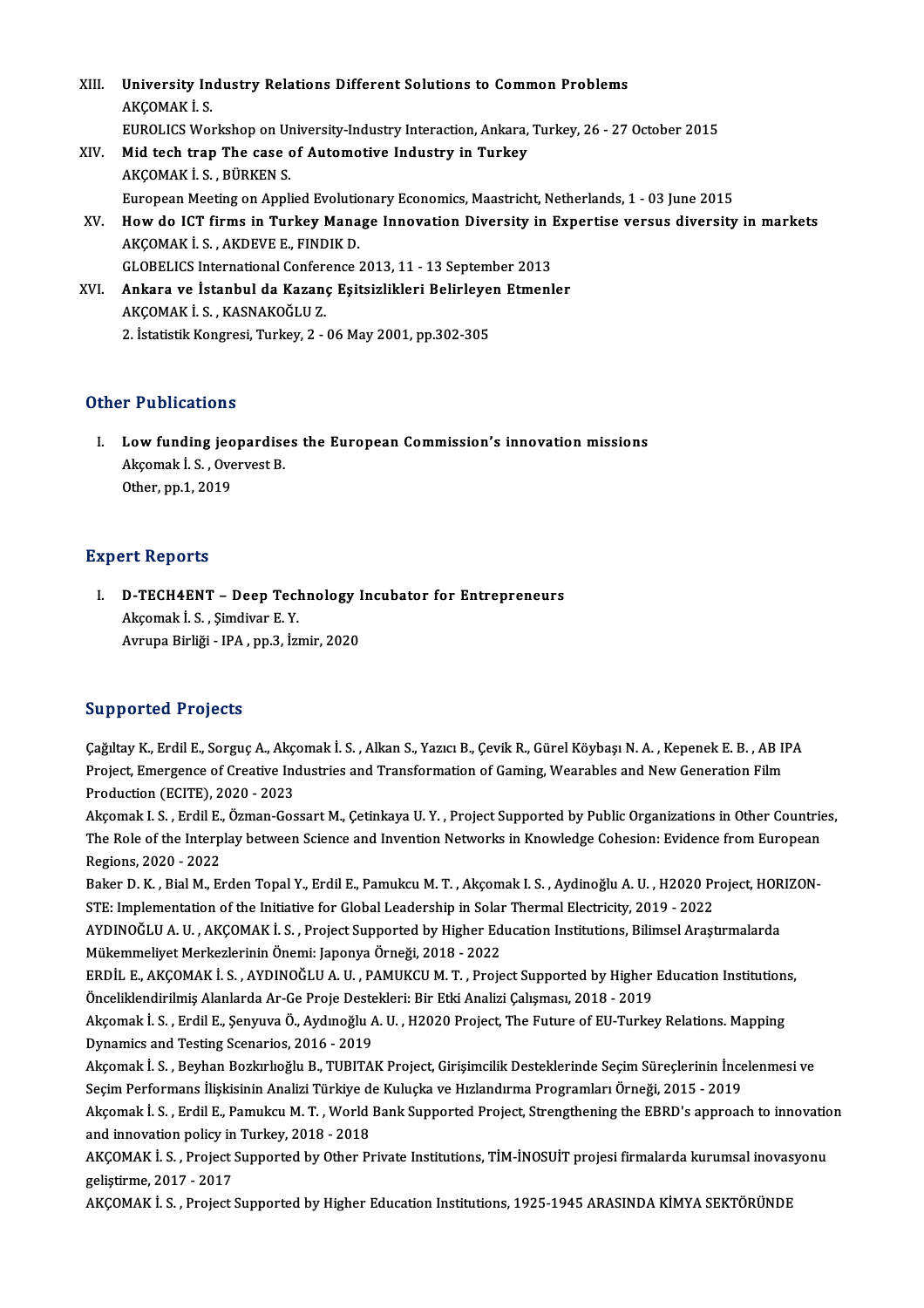İNOVASYON VE ÖĞRENME SÜREÇLERİ NASIL FARKLILAŞTI? ALMAN IG FARBEN VE AMERİKAN DUPONT ÖRNEĞİ, 2015<br>2016 **inovas**<br>- 2016<br>AKCOM İNOVASYON VE ÖĞRENME SÜREÇLERİ NASIL FARKLILAŞTI? ALMAN IG FARBEN VE AMERİKAN DUPONT ÖR<br>- 2016<br>AKÇOMAK İ. S. , ERDİL E., Project Supported by Higher Education Institutions, TÜRKİYE'DE İŞGÜCÜ PİYASASI<br>DİNAMİKLERİ, İSCÜCÜ VE - 2016<br>AKCOMAK İ. S. , ERDİL E., Project Supported by Higher Education Institutions, TÜRKİYE'DE İSGÜCÜ PİYASASI

AKÇOMAK İ. S. , ERDİL E., Project Supported by Higher Education Institutions, TÜRKİYE'DE İŞGÜCÜ PİYASASI<br>DİNAMİKLERİ: İŞGÜCÜ VE ÜCRET KUTUPLAŞMASI VE MESLEKLERİN ARTAN ÖNEMİ, 2013 - 2015<br>Akçomak İ. S. , Erdil E., FP7 Proje DİNAMİKLERİ: İŞGÜCÜ VE ÜCRET KUTUPLAŞMASI VE MESLEKLERİN ARTAN ÖNEMİ, 2013 - 2015<br>Akçomak İ. S. , Erdil E., FP7 Project, SEARCH Sharing Knowledge Assets Interregionally Cohesive N<br>2014

Akçomak İ. S. , Erdil E., FP7 Project, SEARCH Sharing Knowledge Assets Interregionally Cohesive Neighborhoods, 201<br>2014<br>AKÇOMAK İ. S. , TUBITAK Project, Teknoloji mesleklerin görev kompozisyonu ve ticaret Görevlerin ticare AKÇOMAK İ. S. , TUBITAK Project, Teknoloji mesleklerin görev kompozisyonu ve ticaret Görevlerin ticareti teorisi ve<br>Türkiye İşgücü Piyasası Dinamikleri, 2011 - 2013

### Contractual Researches

AKÇOMAKİS., Ar-Ge İstatistikleri Revizyonu, 2017 - 2017 AKÇOMAKİ.S. ,TİM-İNOSUİT,2017 -2017

# Activities in Scientific Journals

İktisat ve Toplum, Publication Committee Member, 2020 - Continues İktisat ve Toplum, Special Issue Editor, 2021 - 2021

# Memberships / Tasks in Scientific Organizations

Memberships / Tasks in Scientific Organizations<br>International Schumpeter Society, Member, 2019 - Continues, Germany<br>CLOBELICS Member 2019, Continues Pregil GLOBELICS, Member, 2019 - Continues, Brazil<br>GLOBELICS, Member, 2019 - Continues, Brazil<br>International Schumneter Society, Board Mem International Schumpeter Society, Member, 2019 - Continues, G<br>GLOBELICS, Member, 2019 - Continues, Brazil<br>International Schumpeter Society, Board Member, 2014 - 2018 International Schumpeter Society, Board Member, 2014 - 2018<br>Scientific Refereeing

Scientific Refereeing<br>TUBITAK Project, 1001 - Program for Supporting Scientific and Technological Research Projects, Middle East Technical<br>University, Turkey, May 2021 UNIVERSITY<br>TUBITAK Project, 1001 - Prog<br>University, Turkey, May 2021<br>TECHNOLOCICAL EORECASTII TUBITAK Project, 1001 - Program for Supporting Scientific and Technological Research Proj<br>University, Turkey, May 2021<br>TECHNOLOGICAL FORECASTING AND SOCIAL CHANGE, Journal Indexed in SSCI, June 2020<br>JOURNAL OF COMBARATIVE University, Turkey, May 2021<br>TECHNOLOGICAL FORECASTING AND SOCIAL CHANGE, Journal Indexed in SS<br>JOURNAL OF COMPARATIVE ECONOMICS, Journal Indexed in SSCI, June 2020<br>TORLUM VE PILIM National Scientific Petrood Journal May 2 TECHNOLOGICAL FORECASTING AND SOCIAL CHANGE, Journal In<br>JOURNAL OF COMPARATIVE ECONOMICS, Journal Indexed in SSCI<br>TOPLUM VE BİLİM, National Scientific Refreed Journal, May 2020<br>TUBITAK Preject, 1001 - Pregram for Suppertin JOURNAL OF COMPARATIVE ECONOMICS, Journal Indexed in SSCI, June 2020<br>TOPLUM VE BİLİM, National Scientific Refreed Journal, May 2020<br>TUBITAK Project, 1001 - Program for Supporting Scientific and Technological Research Proje TOPLUM VE BİLİM, National S<br>TUBITAK Project, 1001 - Prog<br>University, Turkey, May 2020<br>TUBITAK Project, 1001 - Prog TUBITAK Project, 1001 - Program for Supporting Scientific and Technological Research Projects, Middle East Technical<br>University, Turkey, May 2020<br>TUBITAK Project, 1001 - Program for Supporting Scientific and Technological University, Turkey, May 2020<br>TUBITAK Project, 1001 - Program<br>University, Turkey, January 2020<br>BECIONAL STUDIES Journal Indo TUBITAK Project, 1001 - Program for Supporting Scienti<br>University, Turkey, January 2020<br>REGIONAL STUDIES, Journal Indexed in SSCI, June 2019<br>TECHNOLOCICAL EORECASTING AND SOCIAL CHANGE I University, Turkey, January 2020<br>REGIONAL STUDIES, Journal Indexed in SSCI, June 2019<br>TECHNOLOGICAL FORECASTING AND SOCIAL CHANGE, Journal Indexed in SSCI, May 2019<br>TURITAK Preject, 5001 . Acedemia e Book Cell, Middle Fest REGIONAL STUDIES, Journal Indexed in SSCI, June 2019<br>TECHNOLOGICAL FORECASTING AND SOCIAL CHANGE, Journal Indexed in SSCI, May 2019<br>TUBITAK Project, 5001 - Academic e-Book Call, Middle East Technical University, Turkey, Ma TECHNOLOGICAL FORECASTING AND SOCIAL CHANGE, J<br>TUBITAK Project, 5001 - Academic e-Book Call, Middle Ea<br>Economia Politica, Other Indexed Journal, January 2019<br>RECIONAL STUDIES Journal Indexed in SSCL August 201 TUBITAK Project, 5001 - Academic e-Book Call, Middle East<br>Economia Politica, Other Indexed Journal, January 2019<br>REGIONAL STUDIES, Journal Indexed in SSCI, August 2018<br>CLOBELICS 2018 conforence Conforence Paper (Eull Text) Economia Politica, Other Indexed Journal, January 2019<br>REGIONAL STUDIES, Journal Indexed in SSCI, August 2018<br>GLOBELICS 2018 conference, Conference Paper (Full Text), July 2018<br>SCIENCE AND PUBLIC POLICY, Journal Indexed in REGIONAL STUDIES, Journal Indexed in SSCI, August 2018<br>GLOBELICS 2018 conference, Conference Paper (Full Text), July 20<br>SCIENCE AND PUBLIC POLICY, Journal Indexed in SSCI, April 2018<br>MANGUESTER SCUON, Journal Indexed in SS GLOBELICS 2018 conference, Conference Paper (Full Text), Ju<br>SCIENCE AND PUBLIC POLICY, Journal Indexed in SSCI, April 2<br>MANCHESTER SCHOOL, Journal Indexed in SSCI, March 2018<br>ANNALS OF RECIONAL SCIENCE, Journal Indexed in SCIENCE AND PUBLIC POLICY, Journal Indexed in SSCI, April 2018<br>MANCHESTER SCHOOL, Journal Indexed in SSCI, March 2018<br>ANNALS OF REGIONAL SCIENCE, Journal Indexed in SSCI, August 2017<br>REGIONAL STUDIES, Journal Indexed in SS MANCHESTER SCHOOL, Journal Indexed in SSCI, March 2018 ANNALS OF REGIONAL SCIENCE, Journal Indexed in SSCI, August 2017<br>REGIONAL STUDIES, Journal Indexed in SSCI, July 2017<br>JOURNAL OF ECONOMIC BEHAVIOR & ORGANIZATION, SCI Journal, June 2017<br>INDUSTRY AND INNOVATION Journal Inde REGIONAL STUDIES, Journal Indexed in SSCI, July 2017<br>JOURNAL OF ECONOMIC BEHAVIOR & ORGANIZATION, SCI Journal, Jun<br>INDUSTRY AND INNOVATION, Journal Indexed in SSCI, December 2016